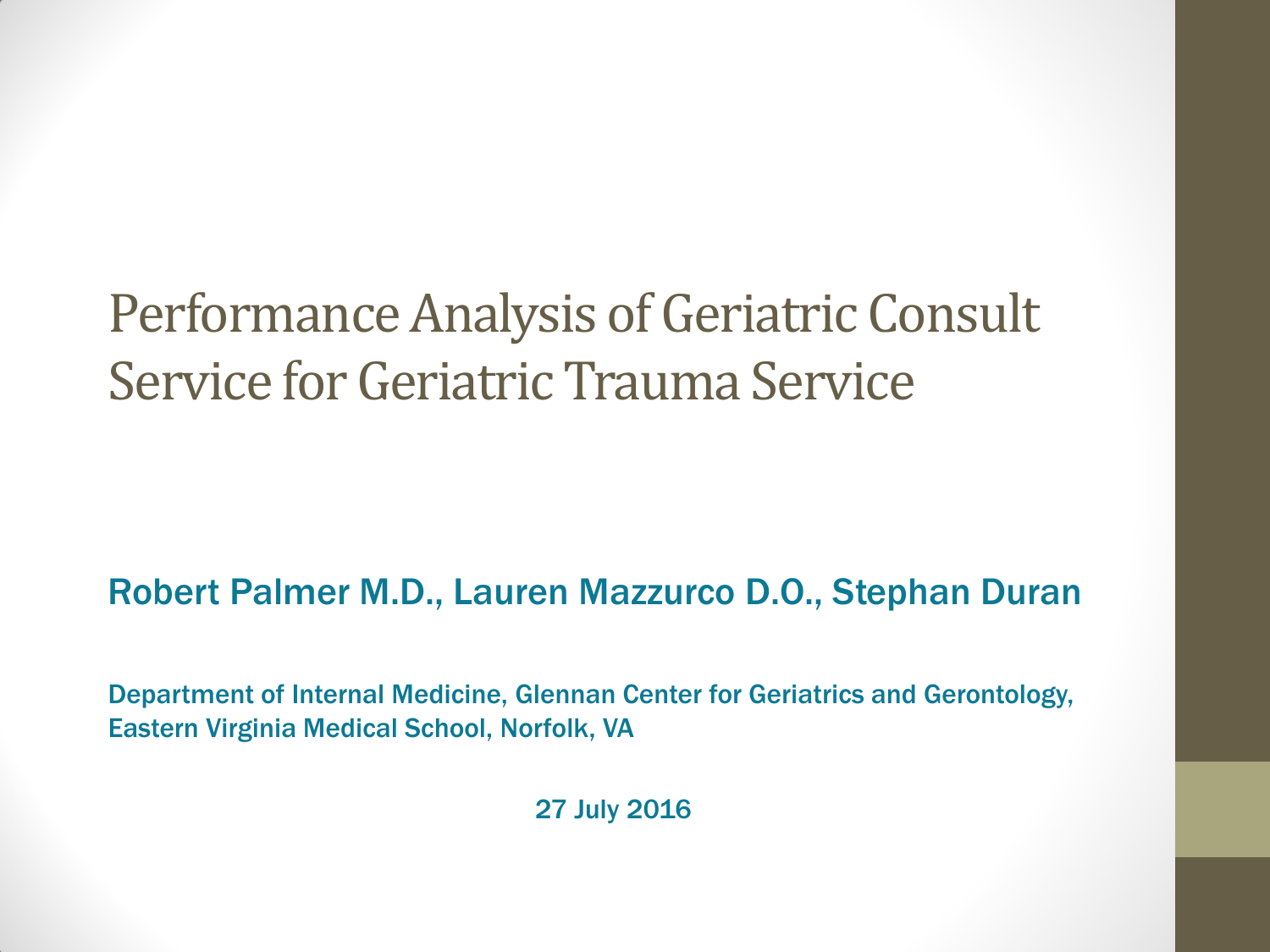# Introduction

- Expected Population age ≥ 65 yrs. expected to double by 2050 to 83.7 million<sup>1</sup>
- 50% of Population uses 97.1% of healthcare resources<sup>2</sup>
- 5% of population uses 49.5% of healthcare resources<sup>2</sup>
- People ≥ 65 yrs. are 13% of population but spend 36% of healthcare dollars7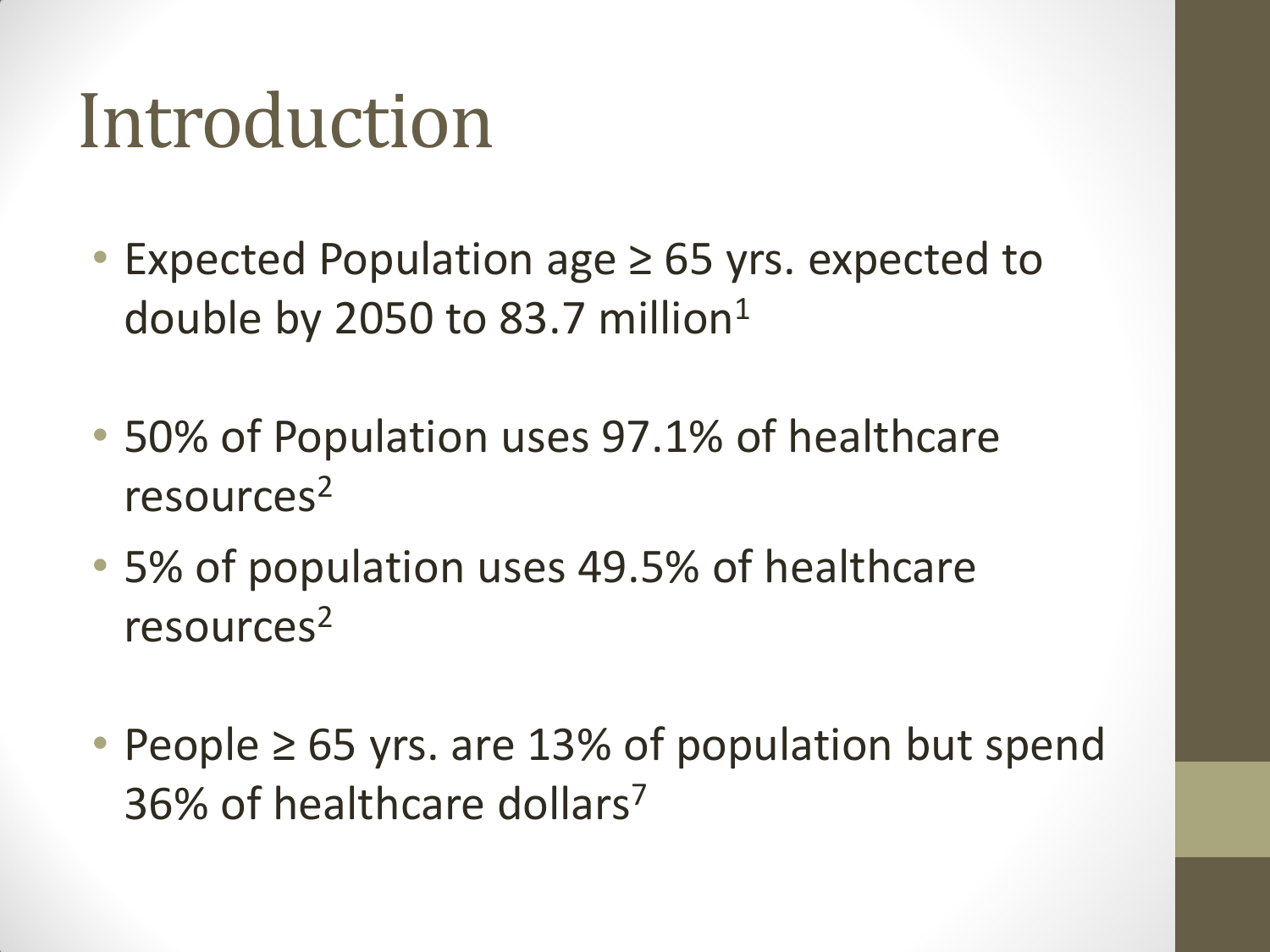# Introduction cont.

- Geriatric Medicine consultation for patients ≥ 75 yrs. admitted to Sentara Norfolk General Hospital Trauma Service
- Co-morbidities complicate treatment and prognosis of geriatric trauma patients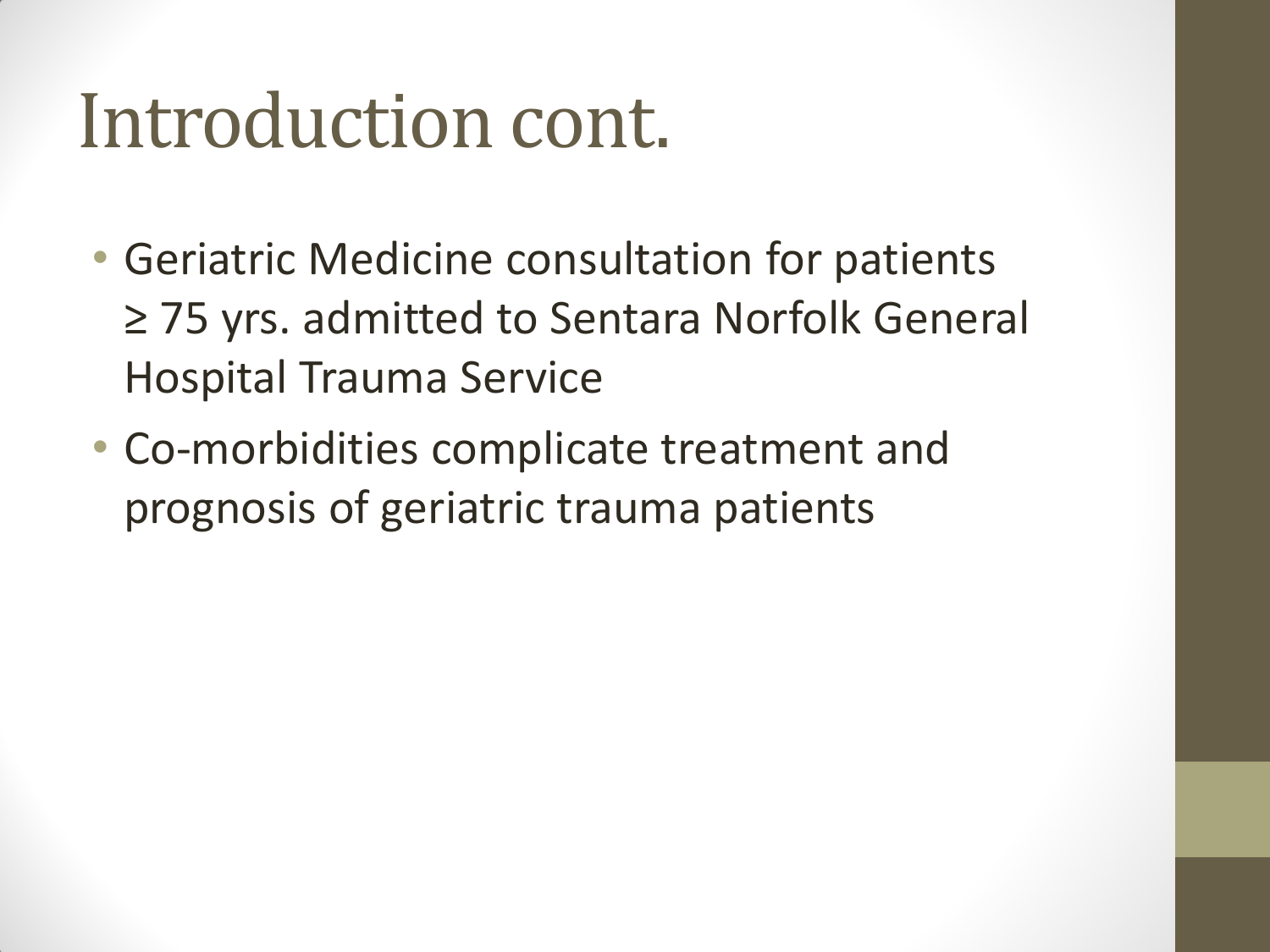# Introduction cont.

- Interdisciplinary medical team care under geriatric-orthopedic physician leadership improves clinical outcomes and decreases cost
- Could an interdisciplinary co-management model fit for geriatric-trauma patients?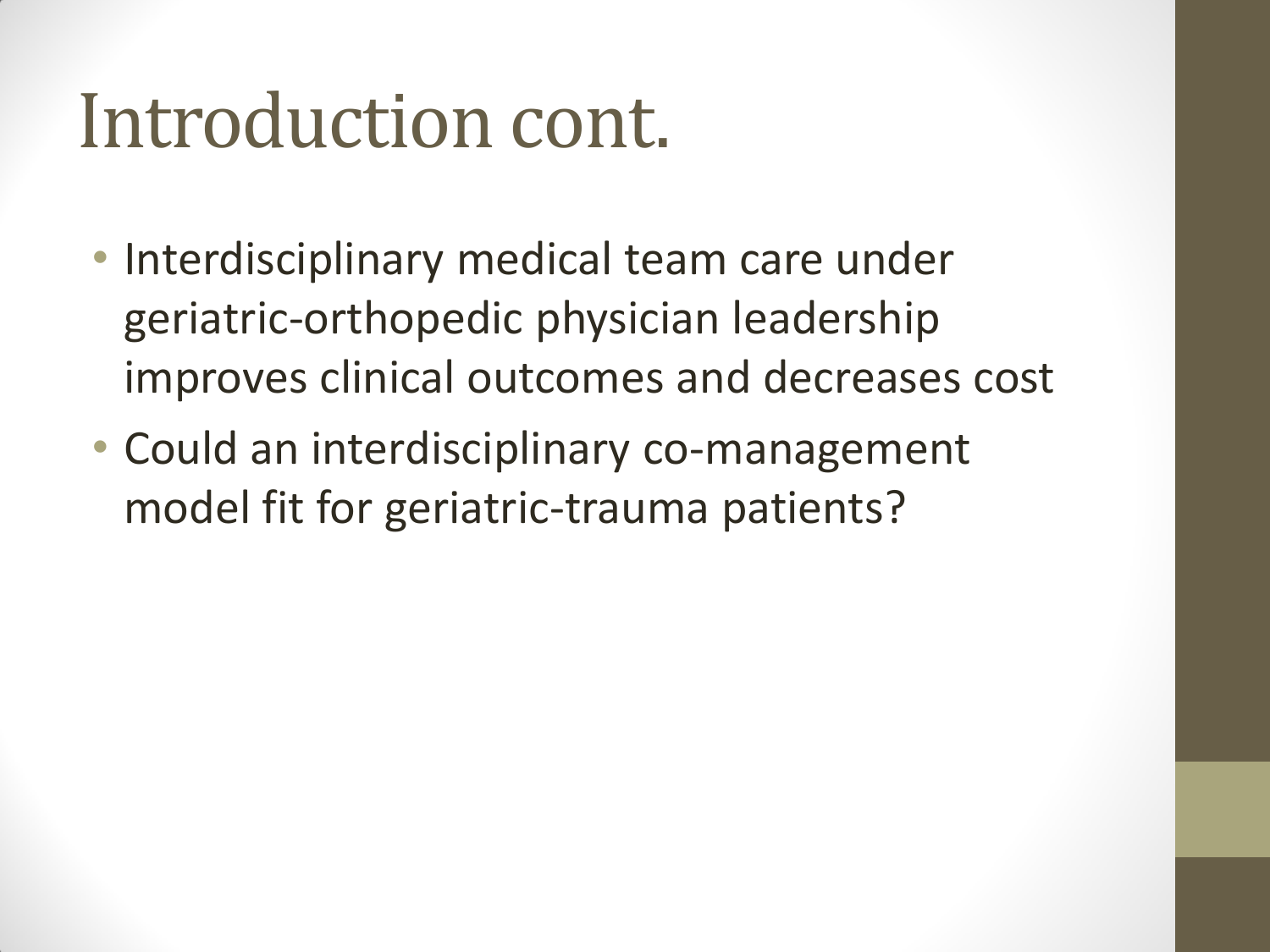# Methods

- Medical record review of patients seen at SNGH surgical trauma team
- Records reviewed: 17, estimated 100 upon study completion
- Consultations records from April 2015 to June 2016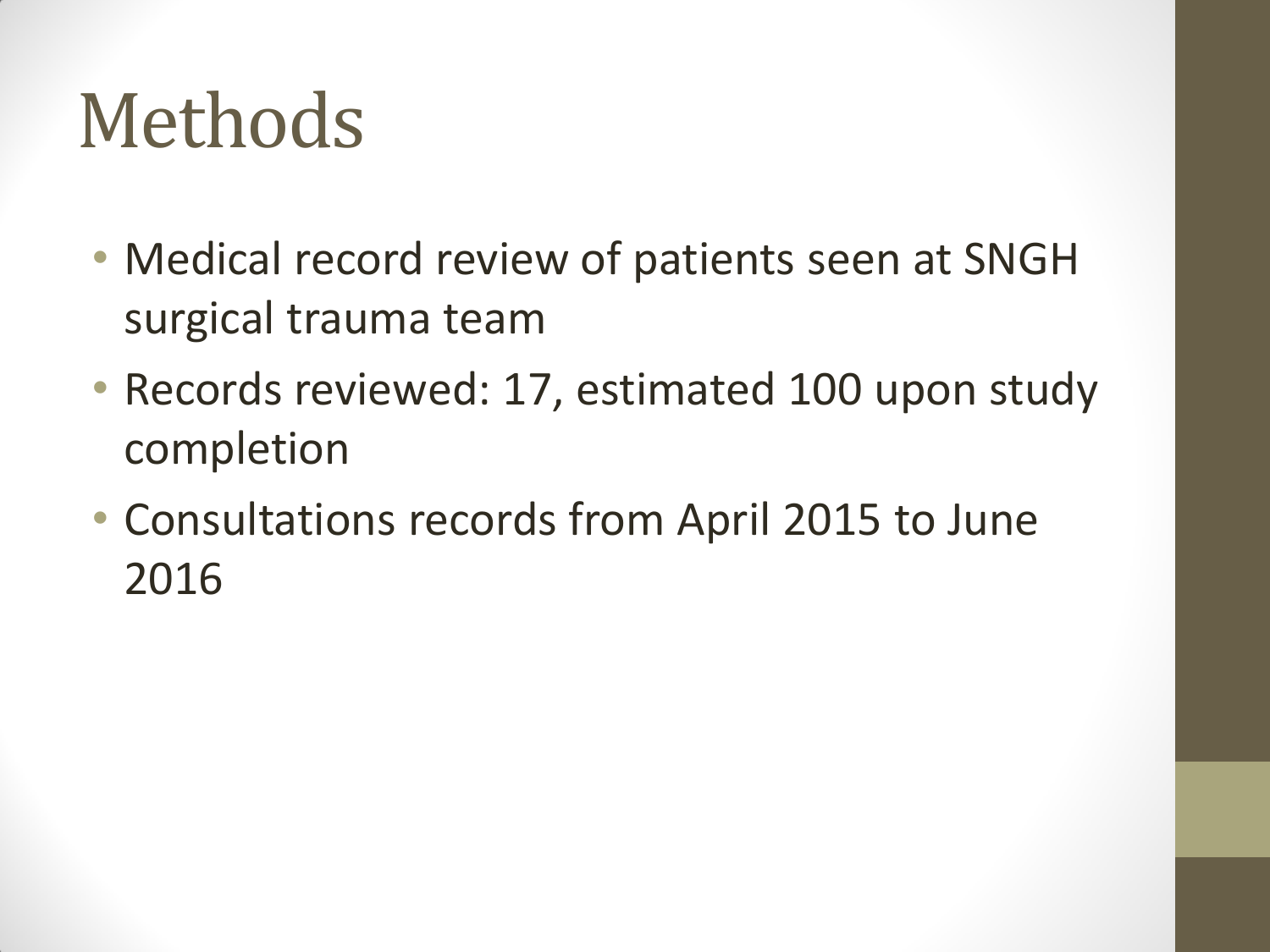# Methods cont.

- Data collected:
	- Demographic
	- Clinical
		- Medications
		- Functional status
	- Medical recommendations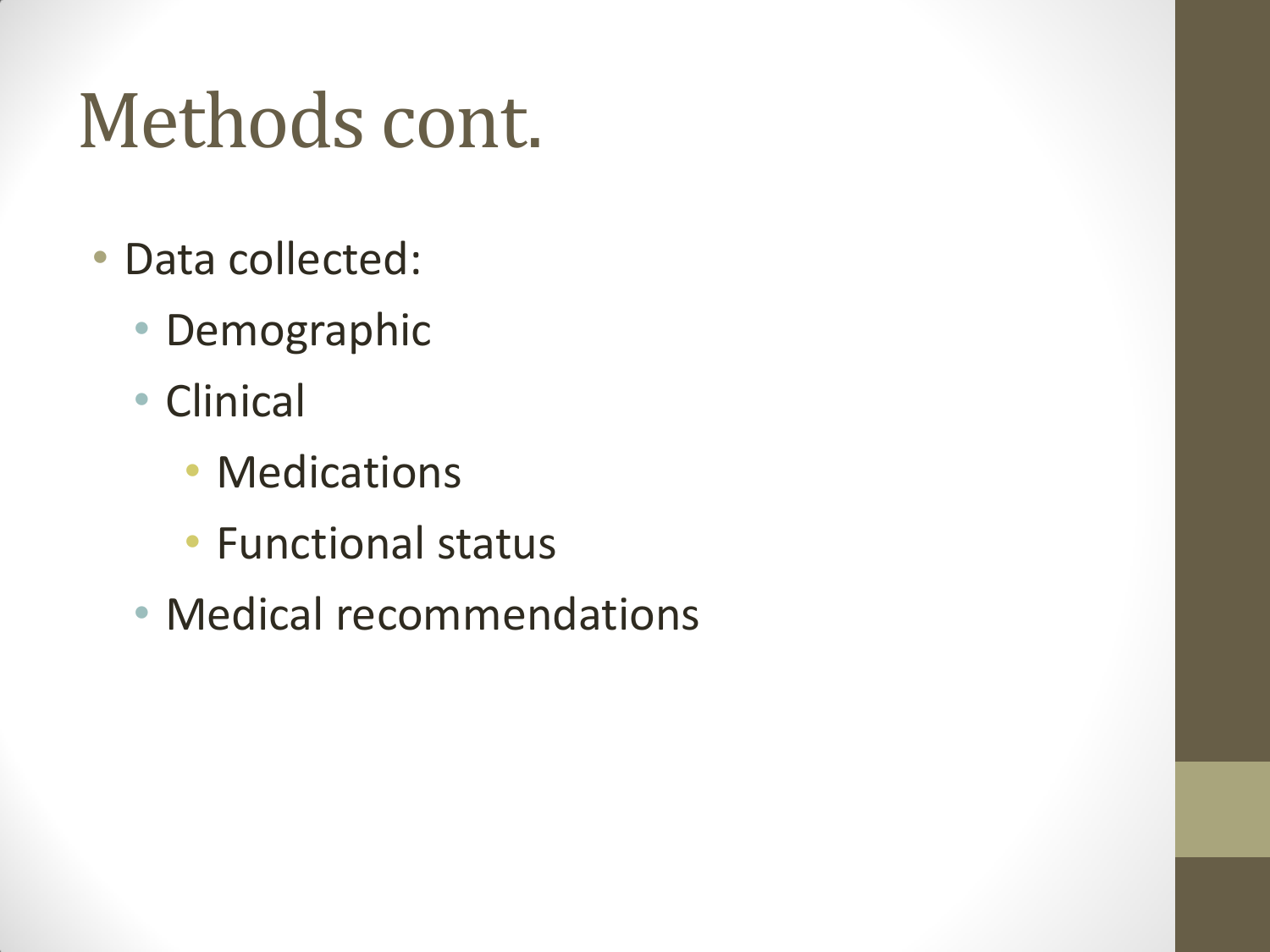# Results

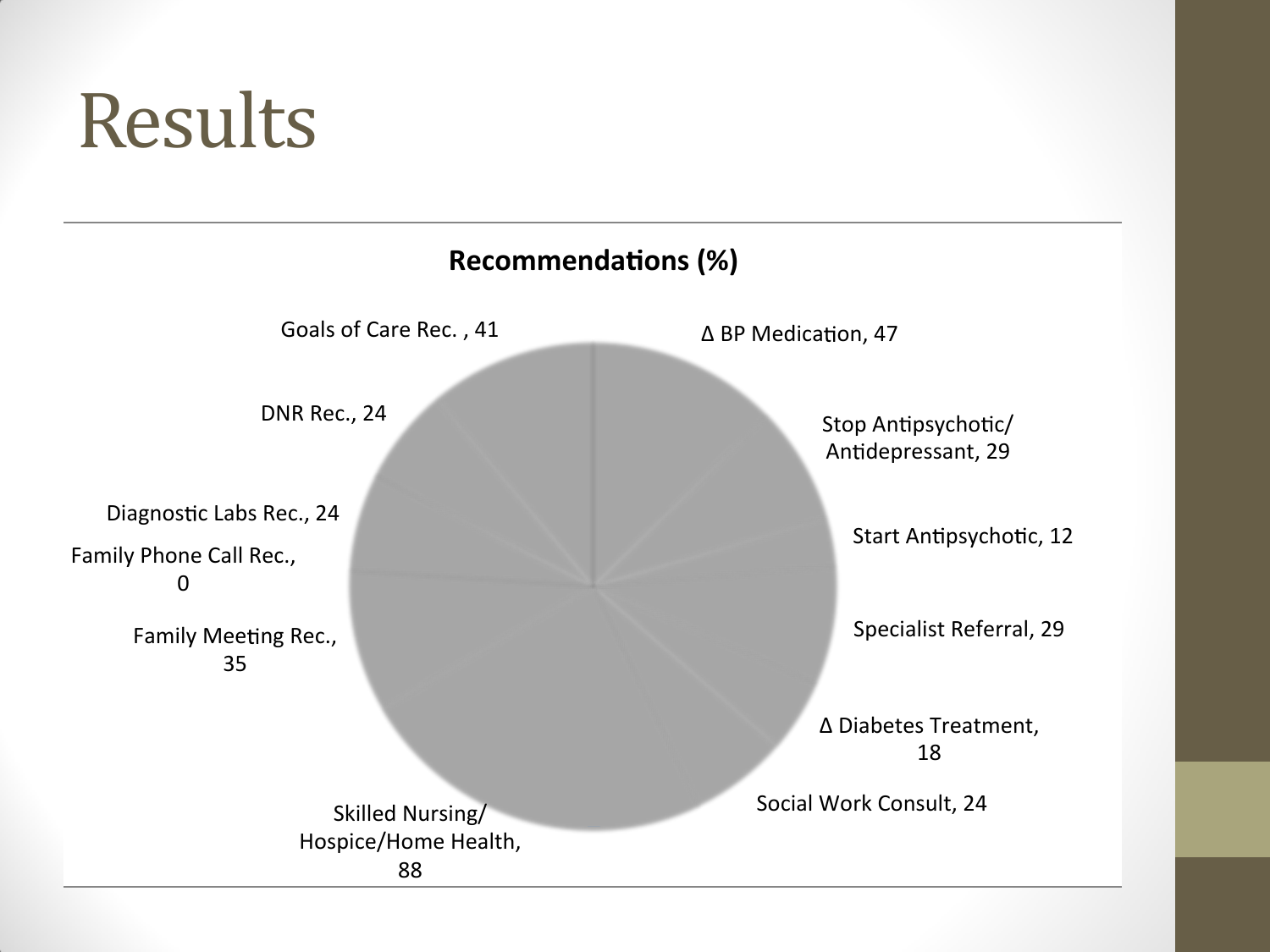# Results cont.

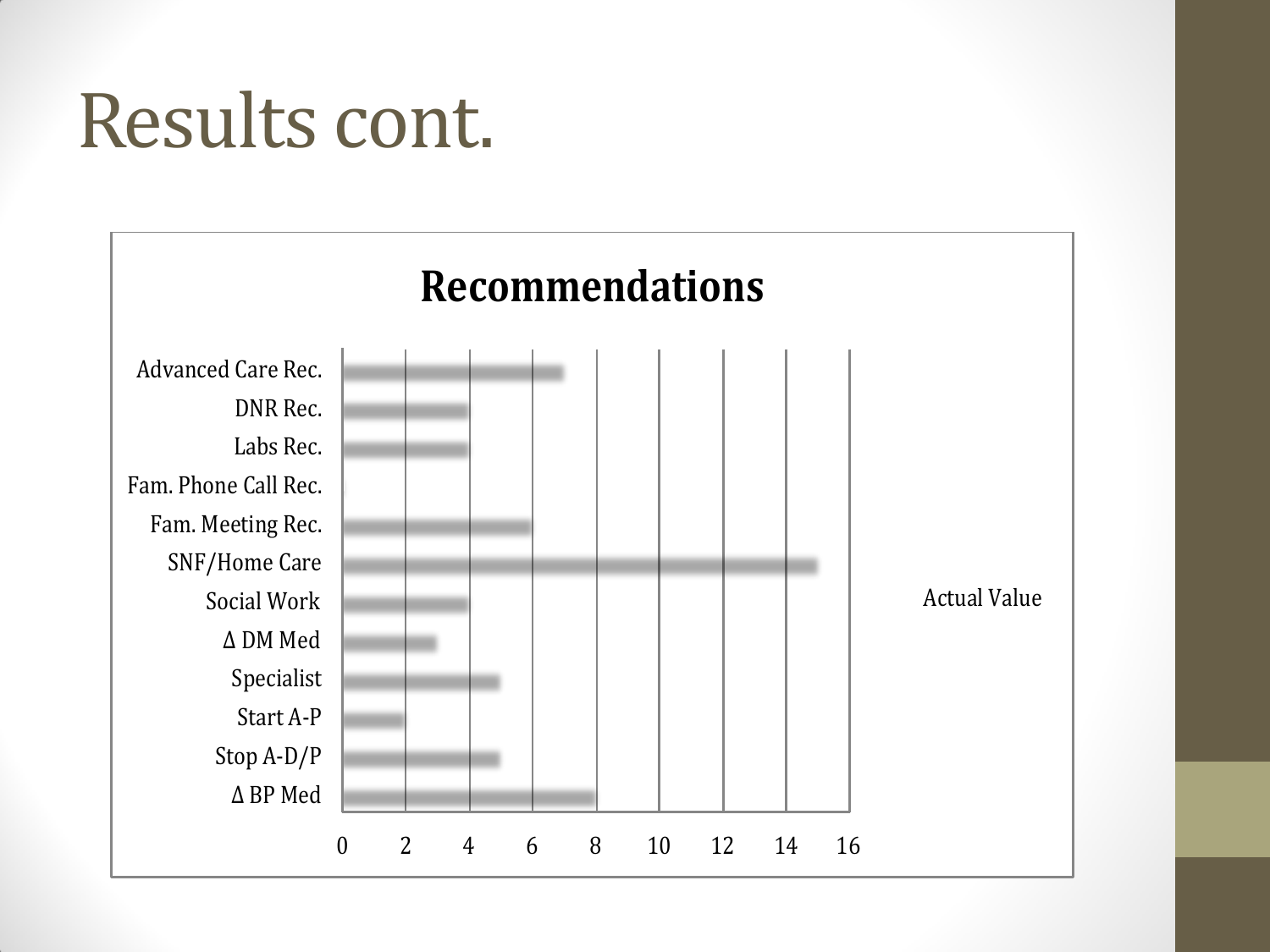# Results cont.

- Majority of traumatic injuries were: fractures, subdural hematomas or both
- Medications modified in 12% to 47% of cases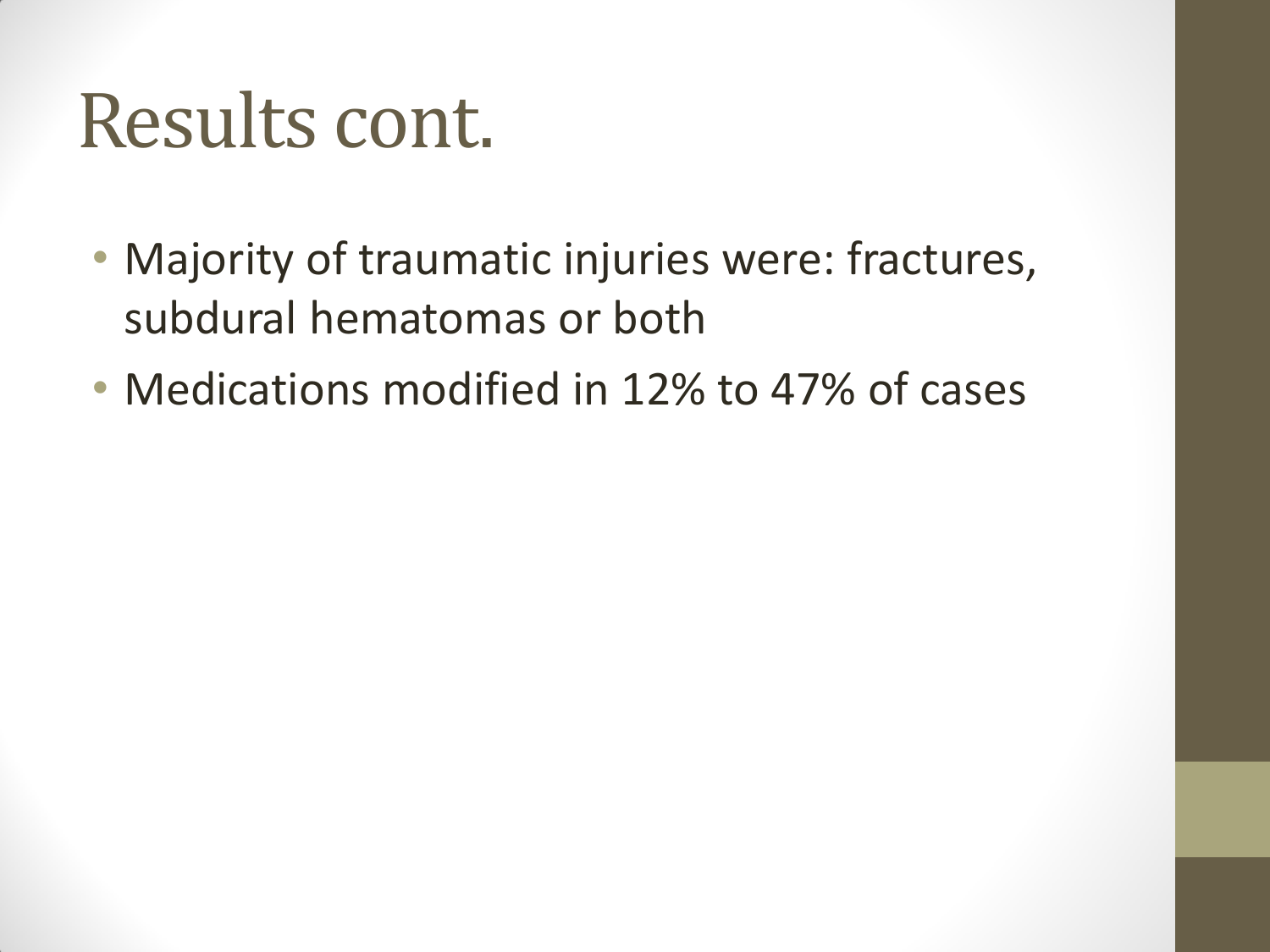# **Discussion**

- Geriatric consult complements trauma management with expert medical care of the geriatric patient
- Recommendations support trauma surgeons' medical plan
- Geriatrician management may support mental health of geriatric patients
- Beers criteria, potentially inappropriate medications for the elderly, medications discovered in 5 consults<sup>6</sup>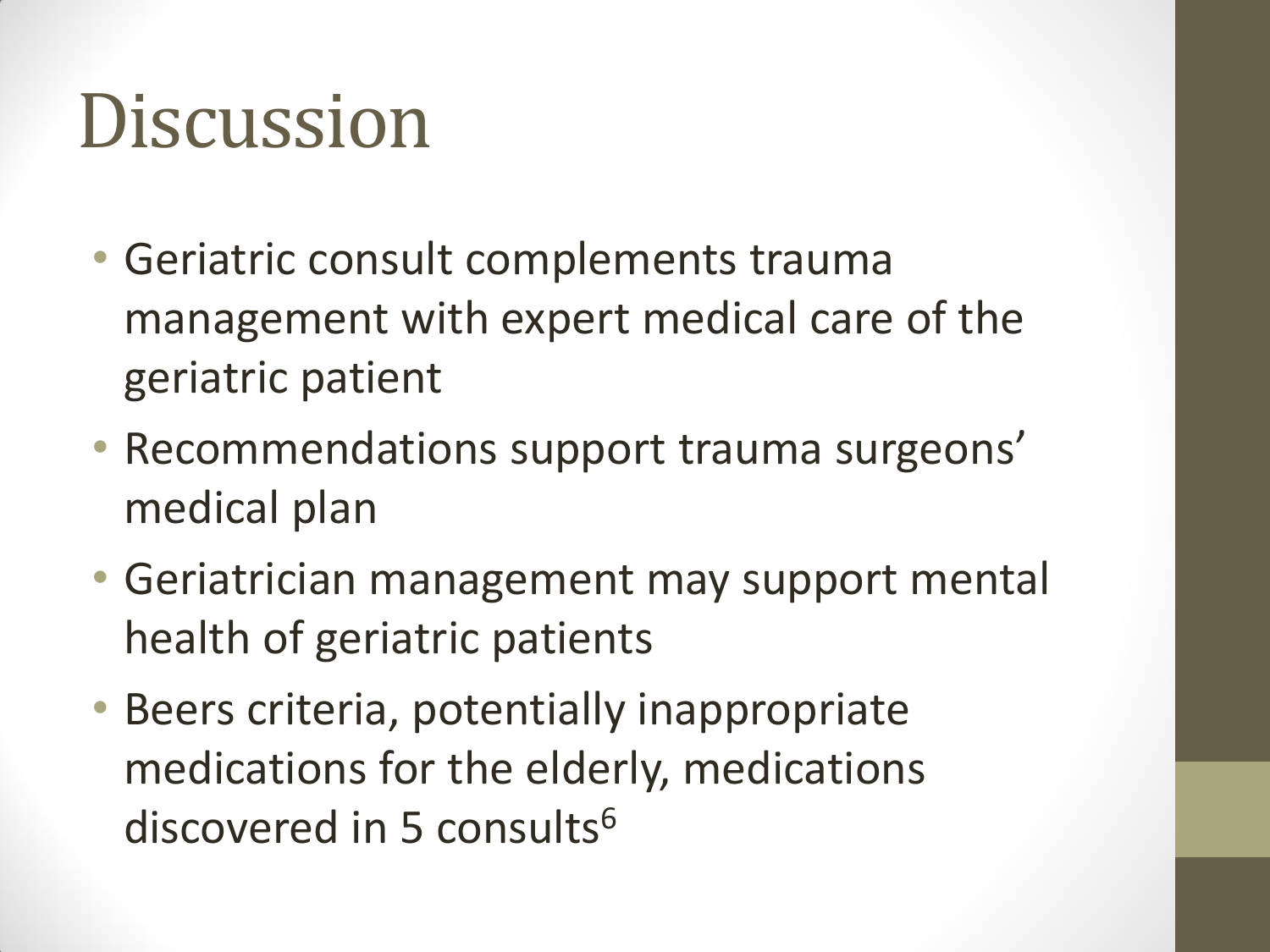# Conclusion

- Geriatric medicine surgical trauma collaboration may increase patient quality of life and decrease cost of care
	- Medication changes, 47%
	- Transition of care (SNF, etc.), 88%
- Further analysis is needed upon study completion